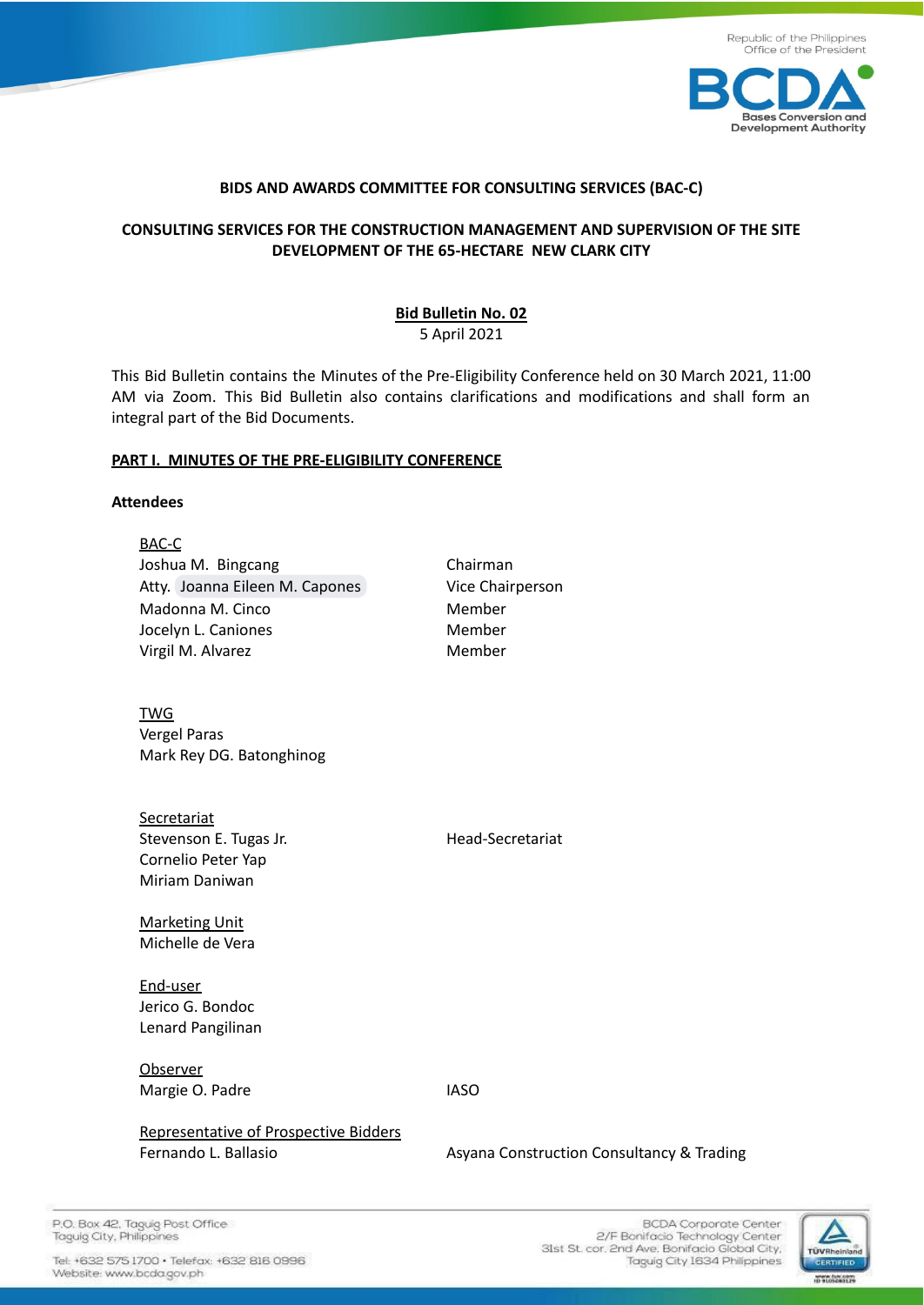

Alfredo Liwanag EDCOP

Christine Parco **Filipinas Dravo Corporation** Audrey Baldoza **Filipinas Dravo Corporation** Lenny Fredeluces Santos Knight Frank Jae Santos Knight Frank Shane Arboleda Shane Arboleda Santos Knight Frank Andrew Frondozo Santos Knight Frank

## **I. CALL TO ORDER:**

There being a quorum, Chairman Bingcang called the pre-eligibility conference to order at 11:05 AM and welcomed the prospective bidders.

### **II. PRE-ELIGIBILITY CONFERENCE PROPER**

- A. Michelle de Vera Presented BCDA's Overview
- B. Jericho Bondoc presented the details of the project to the prospective bidders*.* The salient points were as follows:

### **a. Background of the Project**

- On 10 June 1995, BCDA, CDC and DND-AFP-PAF entered into an Agreement for the interim use by DND-AFP-PAF of the 313.40 hectares within Clark Freeport Zone (CFZ)
- BCDA is embarking in the full development of CFZ to attract local and foreign investors to make Clark the economic hub of Central Luzon. On the other hand, CDC has updated the Master Development Plan of the CFZ to make it more marketable, effective, viable and harmonious with the on-going developments by BCDA on NCC and Clark International Airport.
- To maximize the full development potential of the CFZ, there is a need to clear the 313.40 hectares of land being occupied by the DND-AFP-PAF and turn-over the same to BCDA pursuant to 10 June 1995 Agreement.
- On 22 August 2019, BCDA and DND-AFP-PAF executed a Memorandum of Agreement (MOA) to operationalize the reversion of the property by DND-AFP-PAF to BCDA.
- Consistent with the 22 August 2019 MOA, the DND-AFP-PAF housing/community facilities shall be relocated to a 65-hectare area in NCC.

### **b. Approved Budget for the Contract**

The approved budget for the contract (ABC) is PhP 20,932,800.00, inclusive of all government taxes and fees

### **c. Duration of the Project**

The CONTRACT shall take effect from the date stated in the Notice to Proceed (NTP) and shall remain in force and in effect for a period of ten (10) months for the Construction Period and three (3) months for the Post-Construction/Documentation

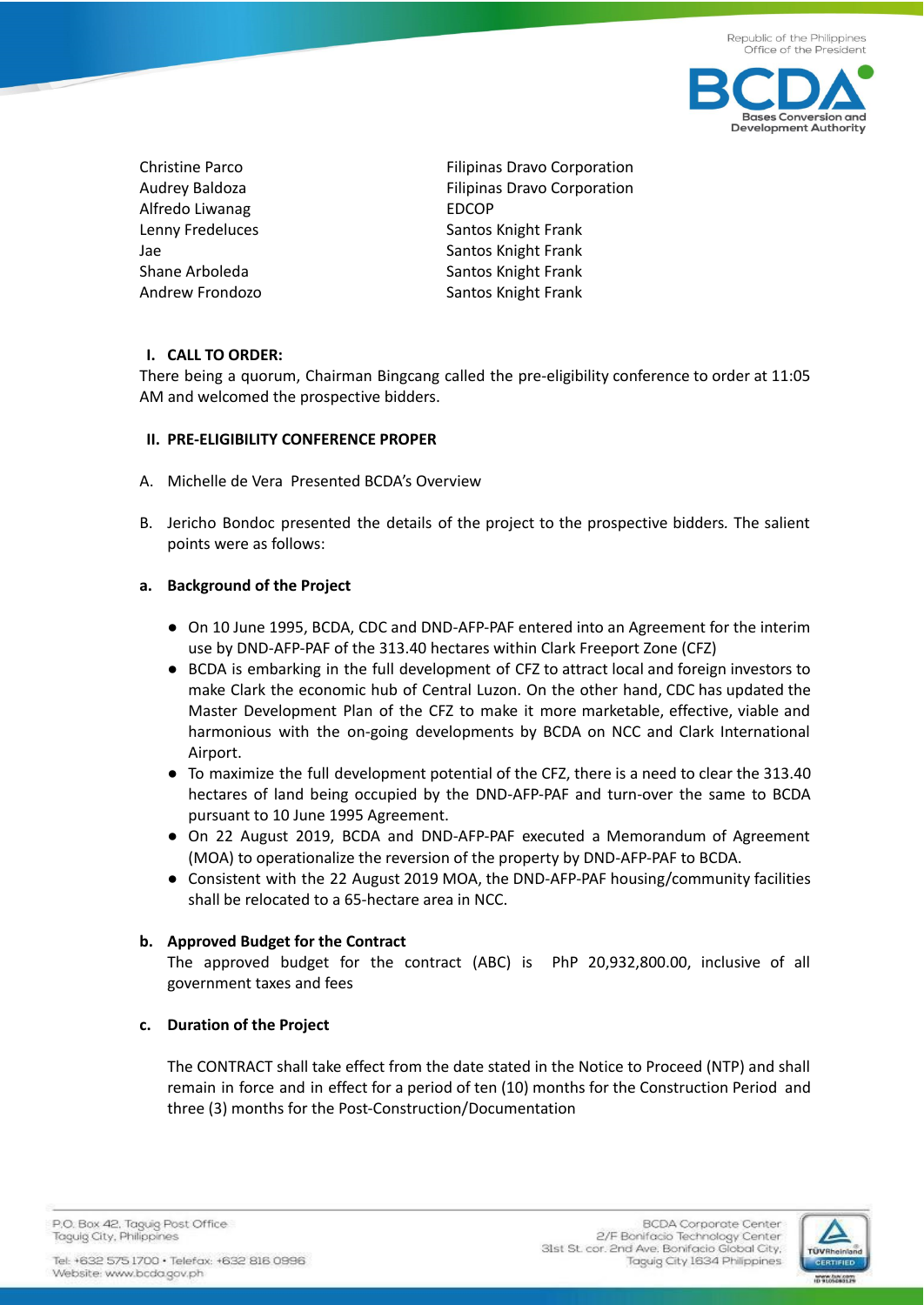

#### **d. Key Members**

| Team Leader/Project Manager                                                                       | Should be a Licensed Civil Engineer with 10 years of managerial                                |  |
|---------------------------------------------------------------------------------------------------|------------------------------------------------------------------------------------------------|--|
|                                                                                                   | experience in projects of a similar nature and magnitude                                       |  |
| Deputy Project Manager                                                                            | Should be a Licensed Civil Engineer with 5 years of managerial                                 |  |
|                                                                                                   | experience in projects of a similar nature and magnitude                                       |  |
| Sr. Structural Engineer                                                                           | Should be a Licensed Civil Engineer with 5 years experience in                                 |  |
|                                                                                                   | projects of a similar nature and magnitude                                                     |  |
| Should be a Licensed Civil Engineer with 5 years experience in<br>Sr. Drainage/Hydraulic Engineer |                                                                                                |  |
|                                                                                                   | projects of a similar nature and magnitude                                                     |  |
| Sr. Highway Engineer                                                                              | Should be a Licensed Civil Engineer with 5 years experience in                                 |  |
|                                                                                                   | projects of a similar nature and magnitude                                                     |  |
| Sr. Geodetic Engineer                                                                             | Should be a Licensed Geodetic Engineer with 5 years                                            |  |
|                                                                                                   | experience in projects of a similar nature and magnitude                                       |  |
|                                                                                                   | Sr. QA/QC/Materials Engineer II Should be a Licensed Civil Engineer with 5 years experience in |  |
|                                                                                                   | projects of a similar nature and magnitude                                                     |  |
| Sr. MEPFS Engineer                                                                                | Should be a Licensed Engineer with 5 years experience in                                       |  |
|                                                                                                   | projects of similar in nature and magnitude                                                    |  |
| Sr. Quantity Surveyor                                                                             | Should be a Licensed Civil Engineer with 5 years experience in                                 |  |
|                                                                                                   | projects of a similar nature and magnitude                                                     |  |
| Sr. Landscape Architect                                                                           | Should be a Licensed Landscape Architect with 5 years                                          |  |
|                                                                                                   | experience in projects of a similar nature and magnitude                                       |  |

#### **e. Evaluation Criteria**

### **o Minimum Qualifications of the Consultant**

Should be a reputable firm with at least 10 years of business operation in construction management and supervision.

Should have undertaken at least 1 construction management and supervision of site development and/or road project for the last 10 years whose value must be at least 50% of the ABC or in the amount of PhP 10,466,400.00.

#### **o Shortlisting of Prospective Bidders**

The shortlist shall consist of at most 5 prospective bidders who will be entitled to submit bids.

#### **The criteria and rating system for shortlisting are:**

| <b>CRITERIA</b>                                              | <b>RATING</b> |
|--------------------------------------------------------------|---------------|
| 1. Relevant Experience of the Consultant                     | 30%           |
| 2. Qualifications of the Key Personnel to be assigned to the | 50%           |
| Project                                                      |               |
| 3. Current Workload of Key Personnel relative to capacity    | 20%l          |
|                                                              | 100%          |

**The Consultant(s) must passed the required minimum score of 70% to be shortlisted.**

P.O. Box 42, Taguig Post Office Taguig City, Philippines

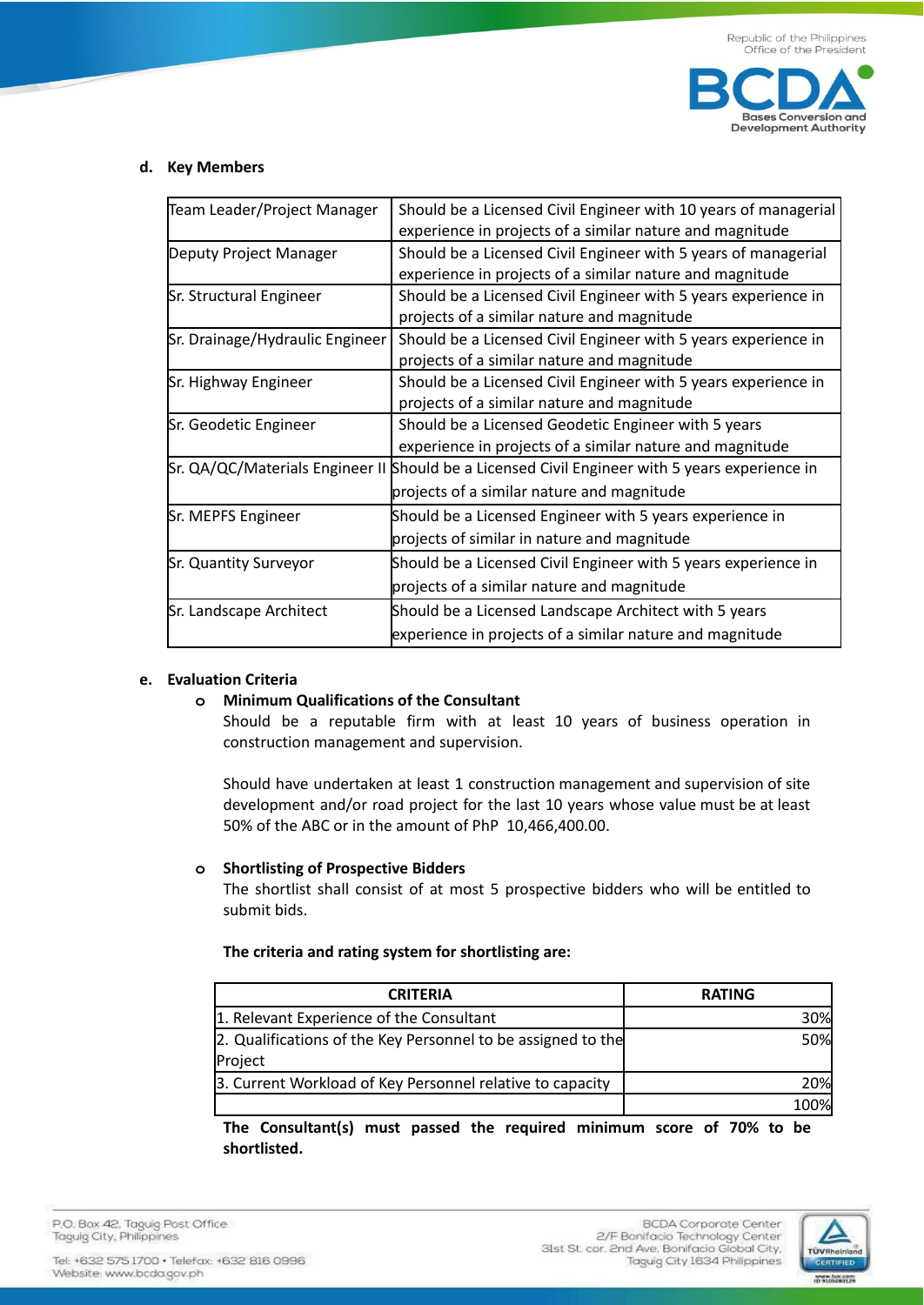

### **o Evaluation Procedure**

In order to determine the Consultant with the Highest Rated Bid, BCDA shall conduct an evaluation of bids using the Quality Cost Based Evaluation (QCBE) Procedure.

Technical Proposal – 80% Financial Proposal – 20%

B. Mr. Vergel Paras presented the Checklist and Tabbing Requirements, Eligibility Forms, Signing, Sealing and Marking of Eligibility Documents including the Procurement Schedule. The following are the highlights of the presentation:

### **a. Checklist and Tabbing Requirements**

|                | Tab #  Description | <b>Description</b>                                                                                                                                                                                                                                                                                                                                                                                                                                                                                                                                                                                                                                                                                                                                                                                                                                                                         |
|----------------|--------------------|--------------------------------------------------------------------------------------------------------------------------------------------------------------------------------------------------------------------------------------------------------------------------------------------------------------------------------------------------------------------------------------------------------------------------------------------------------------------------------------------------------------------------------------------------------------------------------------------------------------------------------------------------------------------------------------------------------------------------------------------------------------------------------------------------------------------------------------------------------------------------------------------|
| $\mathbf{1}$   | EF <sub>1</sub>    | Eligibility Submission Form                                                                                                                                                                                                                                                                                                                                                                                                                                                                                                                                                                                                                                                                                                                                                                                                                                                                |
| $\overline{2}$ |                    | <b>PhilGEPS</b><br>under<br>Certificate<br>Platinum<br>Membership<br>of<br>Registration<br>Per GPPB Resolution No. 26-2017, during bid submission, prospective bidders<br>may still submit their Class "A" Eligibility Documents pursuant to Section 8.5.2 of<br>the 2016 revised AIRR (i.e. Registration Certificate from SEC, DTI, or CDA; Mayor's<br>Permit; Tax Clearance; Philippine Contractors Accreditation Board (PCAB) license<br>and registration; and Audited Financial Statements), or if already registered in the<br>PhilGEPS under Platinum category, their Certificate of Registration and<br>Membership in lieu of their uploaded file of Class "A" Documents, the Certificate<br>of PhilGEPS Registration (Platinum Membership) shall remain a post-qualification<br>requirement to be submitted in accordance with Section 34.2 of the 2016 revised<br>IRR of RA 9184. |
| 3              | EF <sub>2</sub>    | Statement of all on-going and completed government and private contracts,<br>including contracts awarded but not yet started.                                                                                                                                                                                                                                                                                                                                                                                                                                                                                                                                                                                                                                                                                                                                                              |
| $\overline{4}$ | EF <sub>3</sub>    | Summary of all on-going and completed government and private contracts,<br>including contracts awarded but not yet started.                                                                                                                                                                                                                                                                                                                                                                                                                                                                                                                                                                                                                                                                                                                                                                |
| 5              | EF4                | <b>Consultant's References</b>                                                                                                                                                                                                                                                                                                                                                                                                                                                                                                                                                                                                                                                                                                                                                                                                                                                             |
| 6              | EF <sub>5</sub>    | Summary of CVs                                                                                                                                                                                                                                                                                                                                                                                                                                                                                                                                                                                                                                                                                                                                                                                                                                                                             |
| $\overline{7}$ | EF <sub>6</sub>    | Curriculum Vitae for each of the following nominated key staff:                                                                                                                                                                                                                                                                                                                                                                                                                                                                                                                                                                                                                                                                                                                                                                                                                            |
| 7.a            |                    | Project Manager/Team Leader                                                                                                                                                                                                                                                                                                                                                                                                                                                                                                                                                                                                                                                                                                                                                                                                                                                                |
| 7.b            |                    | Deputy Project Manager                                                                                                                                                                                                                                                                                                                                                                                                                                                                                                                                                                                                                                                                                                                                                                                                                                                                     |
| 7.c            |                    | Sr. Structural Engineer                                                                                                                                                                                                                                                                                                                                                                                                                                                                                                                                                                                                                                                                                                                                                                                                                                                                    |
| 7.d            |                    | Sr. Drainage/Hydraulic Engineer                                                                                                                                                                                                                                                                                                                                                                                                                                                                                                                                                                                                                                                                                                                                                                                                                                                            |
| 7.e            |                    | Sr. Highway Engineer                                                                                                                                                                                                                                                                                                                                                                                                                                                                                                                                                                                                                                                                                                                                                                                                                                                                       |
| 7.f            |                    | Sr. Geodetic Engineer                                                                                                                                                                                                                                                                                                                                                                                                                                                                                                                                                                                                                                                                                                                                                                                                                                                                      |
| 7.g.           |                    | Sr. QA/QC Engineer/Materials Engineer II                                                                                                                                                                                                                                                                                                                                                                                                                                                                                                                                                                                                                                                                                                                                                                                                                                                   |
| 7.h            |                    | Sr. MEPFS Engineer                                                                                                                                                                                                                                                                                                                                                                                                                                                                                                                                                                                                                                                                                                                                                                                                                                                                         |

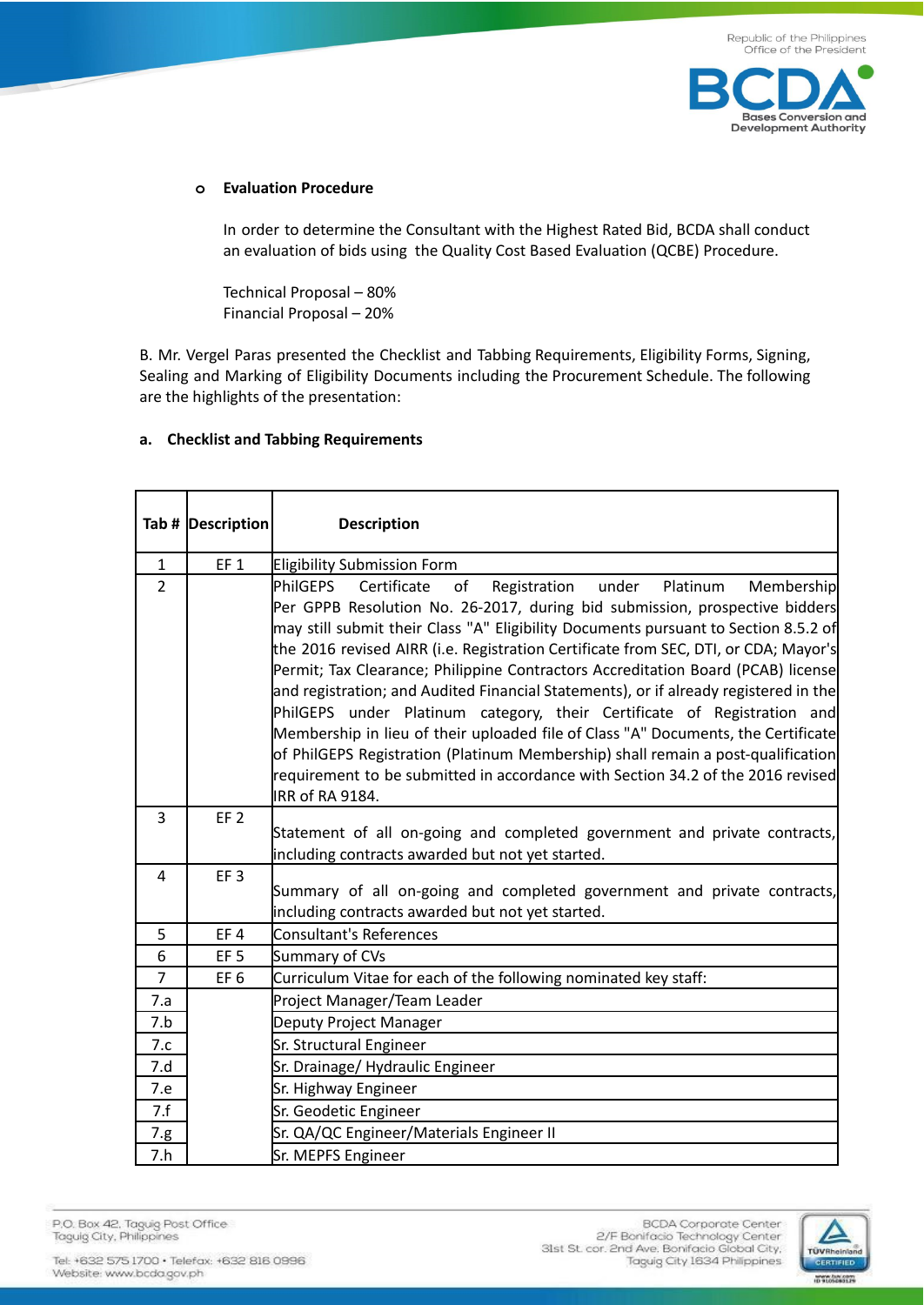

| 7.1         |     | Sr. Quantity Surveyor                                                                                                                                                                                                                                             |
|-------------|-----|-------------------------------------------------------------------------------------------------------------------------------------------------------------------------------------------------------------------------------------------------------------------|
| $7 \cdot j$ |     | Sr. Landscape Architect                                                                                                                                                                                                                                           |
| 8           | EF7 | Statement of the Consultant specifying its nationality and confirming that those<br>who will actually perform the services are registered professionals authorized by<br>the appropriate regulatory body to practice those professions and allied<br>professions. |
| 9           |     | Format CV of the firm                                                                                                                                                                                                                                             |
| 10          |     | Valid joint venture agreement, in case a joint venture is in existence. (In the<br>absence of JVA, duly notarized statement that all potential partners shall enter<br>into and abide by the provisions of the JVA in the instance that the bid is<br>successful. |

**Note: BCDA shall not assume any responsibility regarding erroneous interpretations or conclusions by the Bidder out of the data furnished by BCDA in relation to this bidding. The Bidder shall take the responsibility to ensure the completeness of its submission after taking the steps to carefully examine all the Bidding Documents and its amendments**

### **b. Format and Signing of Eligibility Documents**

- i. Prospective bidders shall prepare an original and copy of the eligibility documents.
- ii. The Eligibility Documents Submission Form shall be signed by the duly representative of the bidder. Failure to do so shall be a ground for rejection of the eligibility documents.
- iii. Any interlineations, erasures or overwriting shall be valid only if they are signed or initiated by the duly authorized representative of the prospective bidder.

### **c. Sealing and Marking of Eligibility Documents**

- i. Bidders shall enclose their Original Eligibility Documents in a sealed envelope marked "ORIGINAL – ELIGIBILITY DOCUMENTS". The copy of the Eligibility Documents shall be similarly sealed duly marking the envelope as "COPY - ELIGIBILITY DOCUMENTS". These envelopes containing the Original and the Copy shall then be enclosed in One Single Envelope.
- ii. The Original and the Copy of the Eligibility Documents shall be typed or written in indelible ink and shall be signed by the prospective bidder or its duly authorized representative.
- iii. All envelopes shall:
	- (a) contain the name of the contract to be bid in capital letters;
	- (b) bear the name and address of the prospective bidder in capital letters;
	- (c) be addressed to BCDA's BAC specified in the EDS;
	- (d) bear the specific identification of this Project indicated in the EDS; and
	- (e) bear a warning "DO NOT OPEN BEFORE…" the date and time for the opening of eligibility documents, in accordance with Clause 5.
- iv. Please use Tabs for quick reference of the documents.

### **d. Reminders**

i. Bidders may submit their Eligibility Documents a day before the deadline for submission to avoid the possibility of being late for submission.

P.O. Box 42. Taguig Post Office Taguig City, Philippines

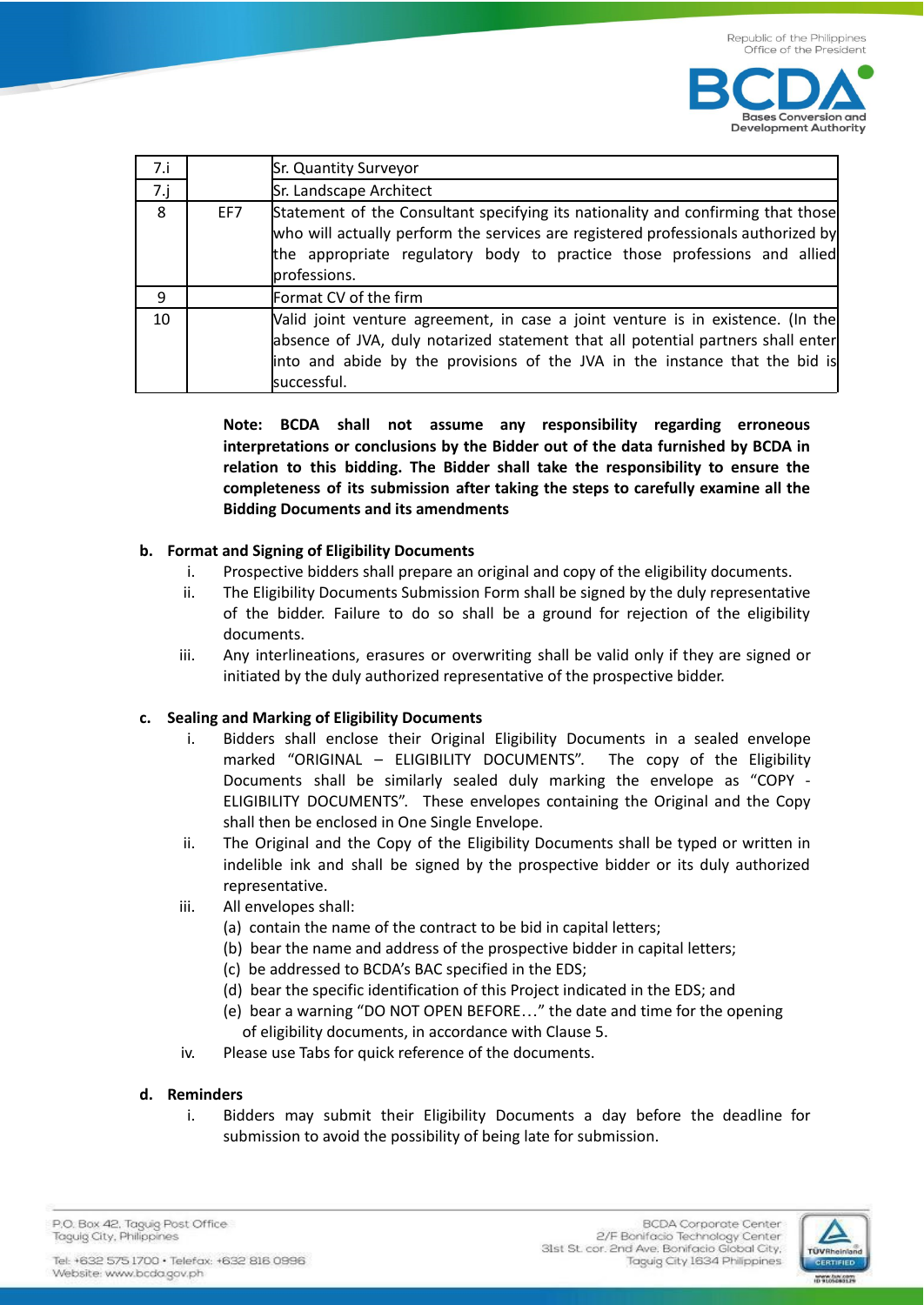

ii. The BAC expects the bidders to exercise due diligence in going through the Eligibility Documents to be able to prepare it intelligently.

#### **e. Procurement Schedule**

| <b>ACTIVITY</b>                                                       | <b>TIME</b>          | <b>DATE</b>                             |
|-----------------------------------------------------------------------|----------------------|-----------------------------------------|
| Advertisement/Posting of Request for<br><b>Expression of Interest</b> |                      | 27March 2021                            |
| <b>Issuance of Eligibility Documents</b>                              |                      | 27 March 2021 -<br><b>12 April 2021</b> |
| <b>Pre-Eligibility Conference</b>                                     | 10:00 AM             | 30 March 2021                           |
| <b>Request for Clarification (last day)</b>                           | <b>Until 5:00 PM</b> | 31 March 2021                           |
| <b>Issuance of Supplemental Bid Bulletin</b>                          |                      | 05 April 2021                           |
| Deadline for Submission of Eligibility<br><b>Documents</b>            | 12:00 NN             | <b>12 April 2021</b>                    |
| Opening of Eligibility Documents and<br><b>Eligibility Check</b>      | $1:30$ PM            | <b>12 April 2021</b>                    |

C. The following questions/clarifications were raised during the Question and Answer portion of the Pre-Eligibility Conference:

| <b>Questions</b>                                                                                                                                                                                                                     | <b>Answer/ Clarification</b>                                                                                                                                                                                                                                                           |
|--------------------------------------------------------------------------------------------------------------------------------------------------------------------------------------------------------------------------------------|----------------------------------------------------------------------------------------------------------------------------------------------------------------------------------------------------------------------------------------------------------------------------------------|
| Is it allowed for a firm to join even if they<br>have an ongoing CMS project under BCDA?                                                                                                                                             | Yes, provided that the nominated key personnel is not<br>involved in the ongoing project with BCDA.                                                                                                                                                                                    |
| Is PCAB license a requirement for eligibility?                                                                                                                                                                                       | No, PCAB is not required for the procurement of<br>consulting services.                                                                                                                                                                                                                |
| Does the nominated key personnel require<br>to have a minimum number of years to be<br>working with the firm?                                                                                                                        | None. The requirement is that the key personnel should<br>have minimum years of experience in projects of<br>similar nature and magnitude, whether he/she gained<br>the experience from the current or previous employer.                                                              |
| For the manning requirement, is it required<br>that the nominated key personnel are 100%<br>involved in the project?                                                                                                                 | Yes.                                                                                                                                                                                                                                                                                   |
| Can a bidder submit a 2019 or 2020 Tax<br>Clearance if the latest Tax Clearance will not<br>be available during the day of submission. Is<br>there an alternative document that can be<br>submitted<br>in lieu of the expired<br>tax | The Tax Clearance shall be valid during the submission<br>of the eligibility documents. R.A. 9184 does not provide<br>for alternative documents that bidders may present in<br>lieu of the expired tax clearance. Hence, submission of<br>valid tax clearance is a strict requirement. |